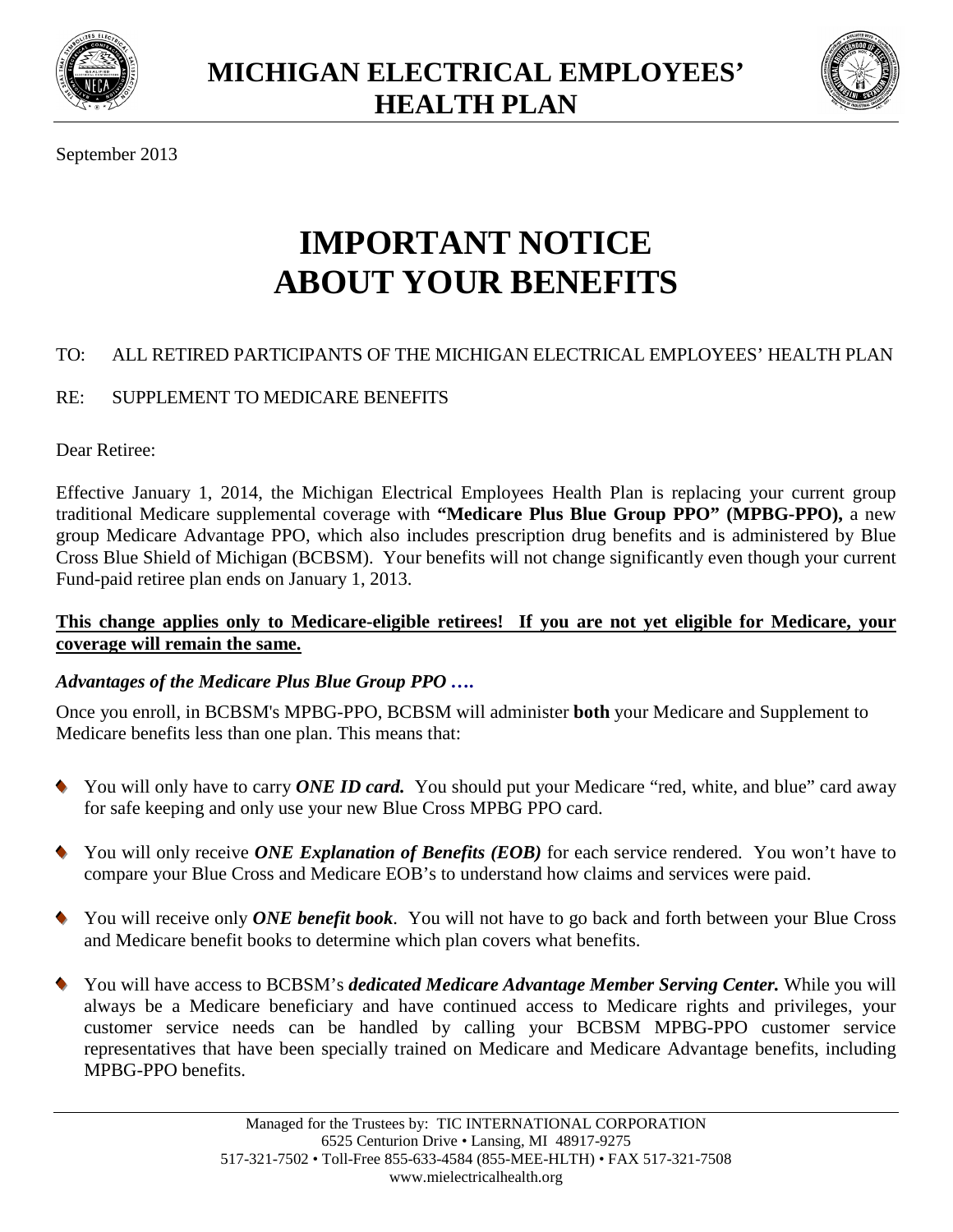#### *Page 2*

# *What you should know about your new Medicare Plus Blue Group -PPO coverage?*

• *No change in benefits* • The MPBG-PPO is designed so that its in-network benefits are substantially the same as your current supplemental benefit benefits.

 *Extensive Provider Access* **- BCBSM's MPBG-PPO Provider Network** offers statewide and nationwide access to care as was available under your current Fund coverage.

MEEHP has selected a "passive PPO". A passive PPO takes advantage of the provider network arrangements and medical management components of our PPO product, with no separate out-of-network cost sharing. Members will receive medical benefits from any provider that accepts Original Medicare (in-network or out-ofnetwork) both in-state and out-of-state, with the member's cost share for in-network and out-of-network contributing to a single deductible limit and out-of-pocket maximums. Members are liable for all deductibles, coinsurance, and out-of-pocket maximums.

 **Wellness and Medical Management** – your new MPBG-PPO includes programs designed to improve quality of care while containing costs through the use of networks. In addition to MPBG-PPO's physician and hospital networks, MPBG-PPO also uses networks to help control the costs of retail and mail order pharmacy, laboratory, diagnostics, durable medical, prosthetics/orthotics/medical supplies and hi-tech imaging services.

The member materials and welcome kit that you will receive when it is time for you to enroll in BCBSM's MPBG-PPO will include provider directories so that you can see whether your doctors are in the MPBG-PPO network. However, the easiest way to find out if your doctor participates in the MPBG-PPO is to call and ask your doctor's office directly. You can also visit the BCBSM website at www.bcbsm.com.

# **Enrolling in the new plan**

You will receive a pre-enrollment package from BCBSM around the second or third week of November. It will include a Summary of Benefits, an opt-out form (coverage waiver), and other information regarding MPBG-PPO Medicare Advantage programs.

*You will automatically be enrolled in the Medicare Plus Blue Group PPO plan unless you decide not to participant and complete and return the waiver form.* So, you will not have to complete any forms unless you do not want to participate in MPGC-PPO*. BUT, IF YOU CHOOSE NOT TO PARTICIPATE IN MPBG-PPO, YOU WILL NOT BE ELIGIBLE FOR ANY OTHER FUND COVERAGE.*

#### **Self-Payment Rates**

The current self-payment rate that you are remitting will continue in effect unless it is changed by the Fund's Board of Trustees. As you know, the Trustees generally review (and, if needed, adjust) self-payment rates annually.